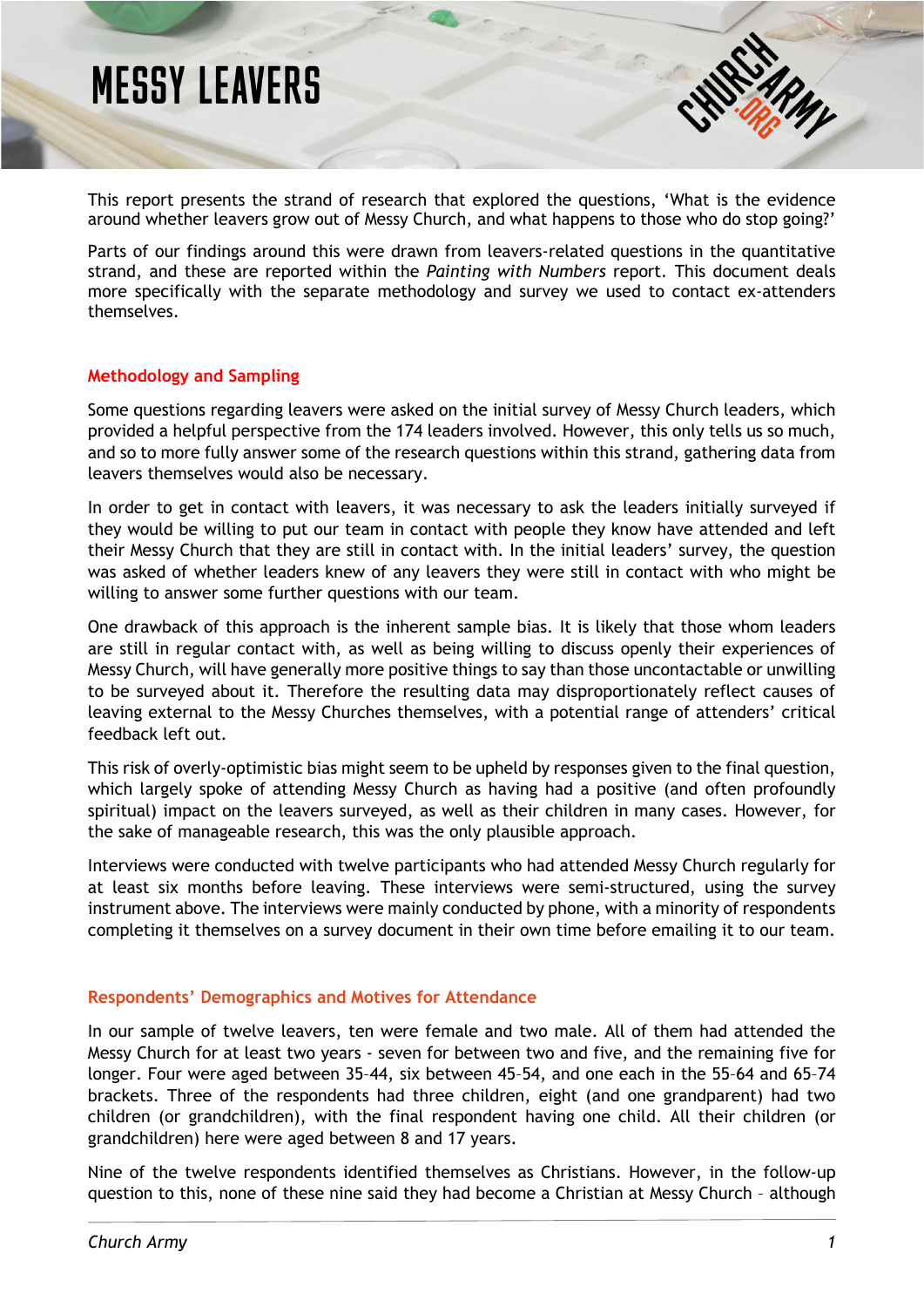four of them indicated that Messy Church had helped them to rediscover a faith they had lost, certainly a snapshot of Messy Church's missional capacities and impacts, which is good news.

All twelve respondents first heard about Messy Church through channels in their local neighbourhoods: two by word of mouth, three through advertisements in a community centre, four saw it advertised at schools, and five through adverts at churches.

The question on what aspects of Messy Church appealed to them and their families elicited two distinct factors. Firstly, the motivational factors of (mostly parents) in starting to attend Messy Church: three cited each wanting to attend an event for the whole family and wanting to teach their children good values, while nine (75% of our sample – the same proportion who identified themselves as Christians) wanted an introduction to Christianity for their children. Secondly, the motivational aspects of (more from the children) what kept attenders coming back once having started attending: one cited enjoying the games, two mention that friends also attended, three each cited that the food and community feel was appealing, and eleven (92%) said they enjoyed the crafts.

# **Reasons Given for Leaving Messy Church**

A variety of responses were given to this crucial question, but interestingly no one distinct response was indicated by more than half of the respondents. This suggests, to some extent, perhaps unsurprisingly, that each individual has their own reasons for moving on, but a few trends do seem to emerge.

Broadly the responses given emerge from patterns in or of the attenders' lives, their children's ages, and where they feel they best fit in the wider Church economy. We grouped them into seven distinct categories of reasons given for deciding to leave:

- The children moved to secondary school
- The family moved to another Messy Church
- The children now attend a church youth group instead
- The respondent now attends another church community
- Messy Church no longer seemed age-appropriate for the respondent's children
- The respondent's family moved away from the area
- The meeting time became difficult

Because the question eliciting these reasons was an open-ended text-box, almost all of our respondents gave answers which fit into multiple coded categories (only one gave a reason fitting only one of our codes, while four straddled three, and the remaining seven straddled two). The table below summarises how the respondents' answers may be broken down across this range of categorised reasons.

|                                    | <b>Respondents</b> |     |  |                  |  |              |              |  |   |       |                 |       |
|------------------------------------|--------------------|-----|--|------------------|--|--------------|--------------|--|---|-------|-----------------|-------|
| Reasons given                      | 1                  | 2 3 |  | $\boldsymbol{4}$ |  | 5 6 7 8 9 10 |              |  |   | $-11$ | $\overline{12}$ | Total |
| Children going to secondary school |                    |     |  |                  |  |              | $\checkmark$ |  |   |       |                 | 6     |
| Moved to another Messy Church      | $\checkmark$       |     |  |                  |  |              |              |  |   |       |                 | 5     |
| Church youth group instead         |                    |     |  |                  |  |              |              |  |   |       |                 | 5     |
| Another church community instead   |                    |     |  | $\checkmark$     |  |              | $\checkmark$ |  |   |       |                 | 5     |
| No longer seemed age-appropriate   |                    |     |  |                  |  |              |              |  |   |       |                 | 4     |
| Moved away from the area           |                    |     |  |                  |  |              |              |  |   |       |                 |       |
| Meeting time became difficult      |                    |     |  |                  |  |              |              |  | ✓ |       |                 |       |
| No. reasons given by respondent    | $\mathcal{L}$      |     |  |                  |  |              | າ            |  |   | ٦     | າ               |       |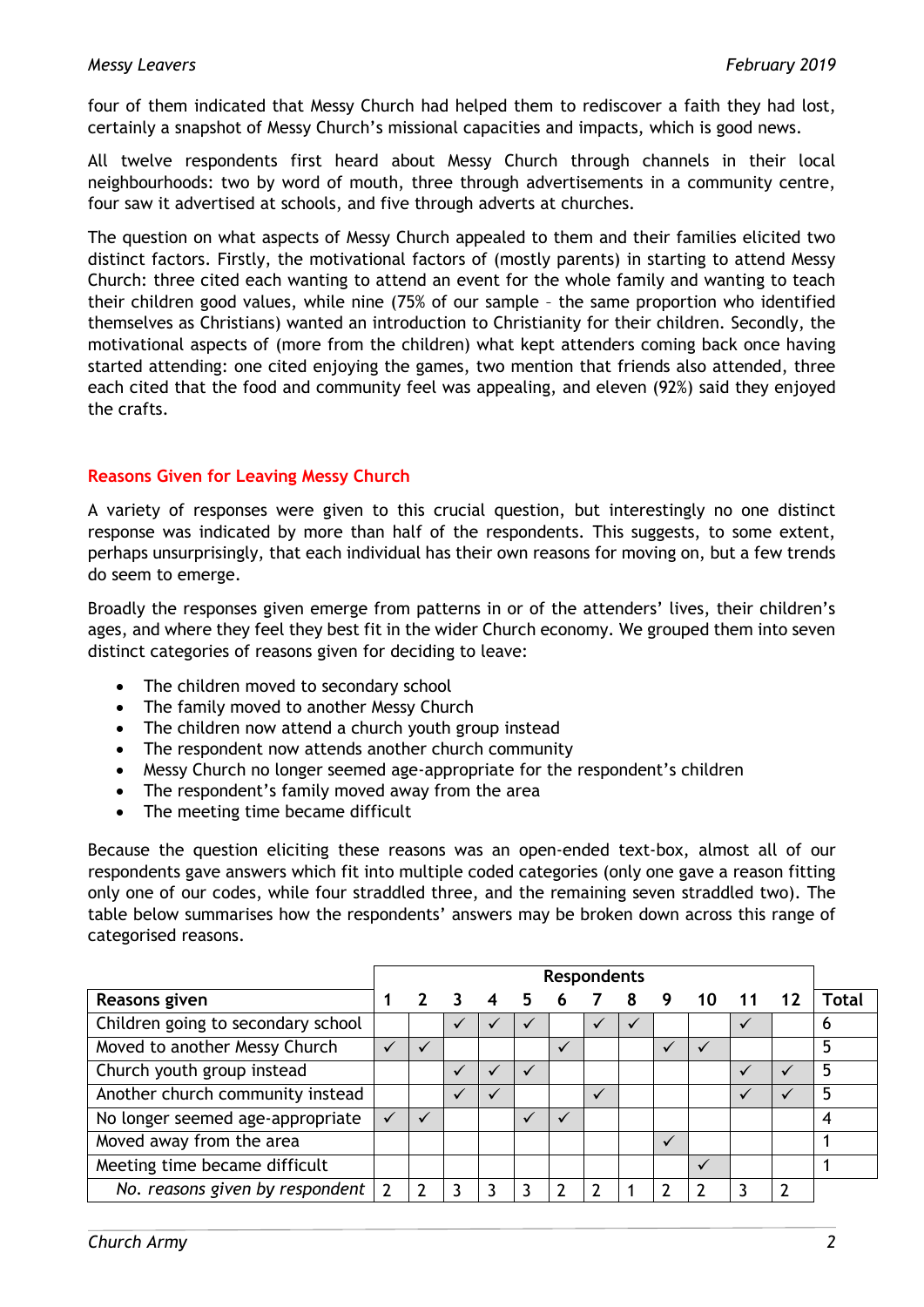A number of interesting trends are noticeable from this data. Of the four attenders who left because Messy Church no longer seemed age-appropriate for their children, three are now attending Messy Churches elsewhere; this suggests their perception of its all-age aptness for their family to be contained by particular local Messy Churches and not the ecclesial model in general. The single respondents for each of the bottom two coded categories also moved on to different Messy Churches, implying an encouraging degree of loyalty to the style of church perhaps counterintuitive to presuppositions about its often-transient attenders.

Overall nine out of twelve (75%) of our respondents have continued attending a church community in some form after leaving the Messy Church they were surveyed about, with three no longer doing so. Seven (58%) stated that their children were still attending a church, while the children of four weren't, and the final respondent indicated that some, but not all, of their children were. Considering that as previously indicated this same proportion's motivations for attending Messy Church was to introduce their children to Christianity, it seems to have served its purpose well here as a stepping stone into other faith-based communities and activities.

However, it is worth reiterating here that our pool of respondents was highly biased by sampling method, and while the trends in this group are interesting, this degree of positivity and openness to being further involved with churches (Messy or otherwise) is unlikely to be representative of most average leavers.

## **The Transition to Secondary School**

75% of respondents indicated that either their children starting at secondary school (50% of responses) or Messy Church no longer seeming age-appropriate for their children (a third of responses) were factors in their leaving, although strangely, only one cited both of these reasons. Furthermore, in our initial leaders' survey, the children's moving from primary to secondary school was recognised as a key factor behind people leaving by 83% of respondents.

These may imply that this transitional period is a significant factor in families' patterns of church attendance – though as already noted above, for most respondents it was not the end of their (or their children's) attendance at church communities altogether. However, it may raise legitimate questions about the realised practicality of the vision of Messy Church as an all-age activity; the crafts, cited as the biggest draw by our respondents here, may not appeal to children who start becoming adolescents or youth. Even if crafts are effective in attracting families as young newcomers, there is a risk they may come to feel they have 'outgrown' it if there is not a balance between offering these activities and optional alternatives for older children, so they can remain engaged with Messy Church without feeling like they're at a level of maturity no longer appropriate for that community.

These are hard questions, and speaking into the conundrum of how to maintain inclusion as children get older is one which Messy Church leaders, local churches and the national team may need to continue wrestling with. That said, finding appealing solutions to this - things to offer older children - is an issue that many Messy Church leaders have given thought to, and our leaders' survey received a wide range of examples of things that had been tried (many of which had been discontinued). Of the 174 respondents, 48 (28%) had run a separate youth group in some form, 37 (21%) had encouraged older children to remain engaged with Messy Church as helpers, 13 (7.5%) ran a further group or activity, and only 3 (1.7%) each saw children generally stay on as they got older anyway or changed Messy Church to be youth-orientated. 22 (12.6%) claimed they had made no such provision, while for 5 (2.9%) such efforts were currently in the intentional stage only. While it is encouraging to have such a range of attempts to youth-proof Messy Church's all-age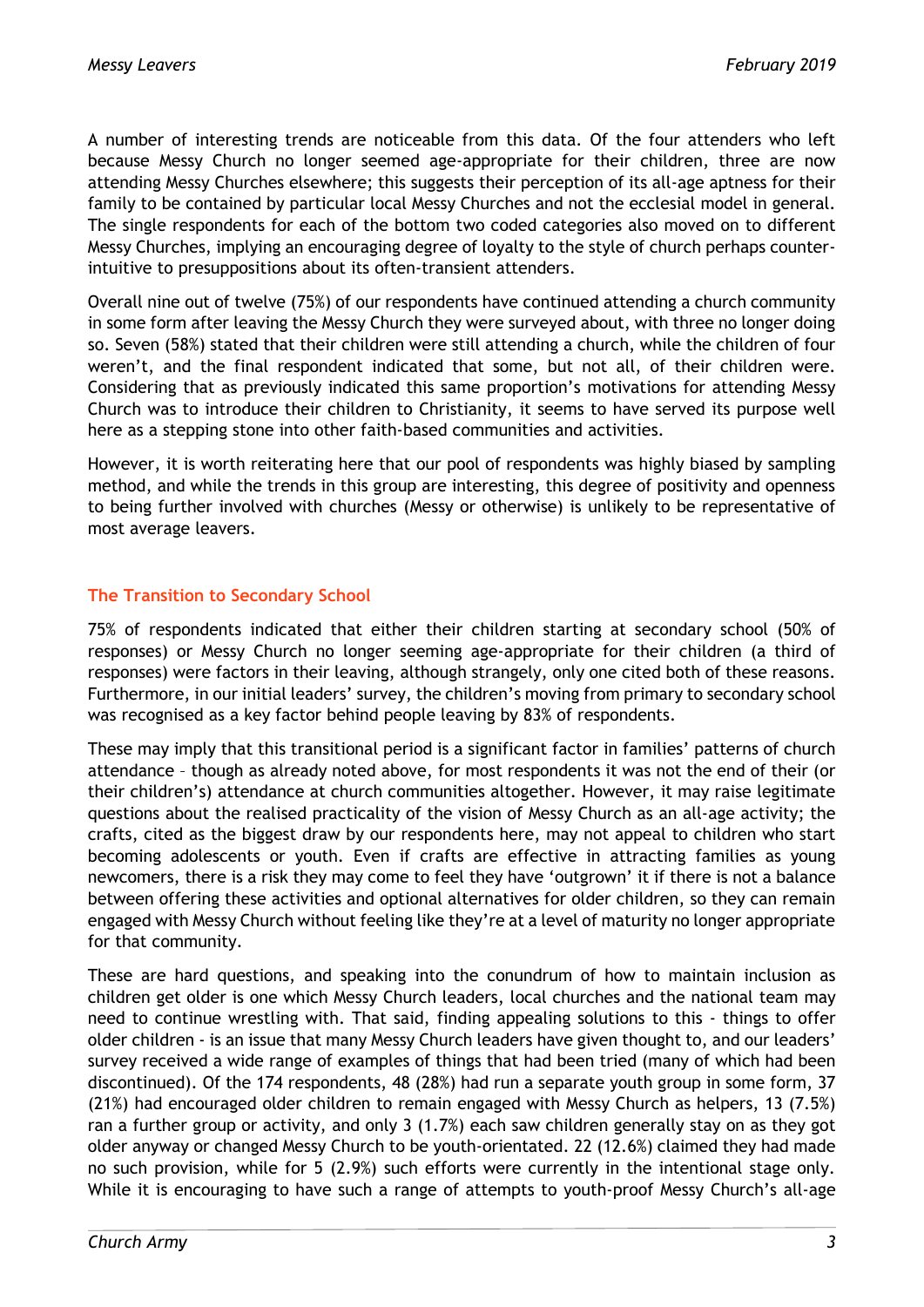character, many of these projects are implied to have been short-lived. Also, given the small nonrepresentative sample of our leavers, assessing to what degree differing types of project here were successful and why is beyond the scope of this research.

## **Differing experiences by gender**

Nine of the twelve respondents indicated they noticed no difference (or a similar response) in terms of different experiences of girls and boys at Messy Church. It would appear broadly that the Messy Church format appeals to both boys and girls of primary school age (and younger).

However, the remaining responses suggested some differences in experience. One simply said, "the boys are a bit louder and the girls a bit shyer", while another parent stated "my son enjoyed the more active games most while my daughter loves the craft". The remaining respondent alludes to the issue in terms of leaving Messy Church: "…the girls tended to stick around for longer as they got older. The boys lost interest in the crafts a little bit." This suggests that below a certain age gender is less of a salient factor, but it may become one as attending children approach the transitional periods discussed above. Some suggestions from leaders in focus groups corroborate this, and anecdotally some phone calls with Messy Church leaders during the initial survey raised the issue of providing a relevant experience for younger children as well as 10-year-olds, particularly boys.

The issue of differences in patterns between girls and boys remains an open question that may be valuable for further study, particularly in the context of our bias-liable sample.

## **Conclusion**

This report has outlined key insights on why people leave Messy Churches and what happens to them after doing so. It has also reflected on how while these may be somewhat encouraging findings and in line with our other strands of research, the nature of our sampling methods means the data we discuss here may not be broadly representative.

Our core finding from the leavers' strand overall is that age, gender and attenders' circumstances may all play unpredictable parts in people's decisions to leave a Messy Church, and there is no sure-fire way of preventing this. However being intentional, inclusive, and anticipating the varying needs of adults and children attending a Messy Church, may help retain people and deepen engagement.

**Church Army's Research Unit February 2019**

## **Contact Us**

Telephone: 0300 1232113 Email: [ask@churcharmy.org](mailto:ask@churcharmy.org)

Church Army's Research Unit, Wilson Carlile Centre, 50 Cavendish Street, Sheffield, S3 7RZ

Church Army is a registered charity in England & Wales 226226, Scotland SC040457 and Republic of Ireland 20152604